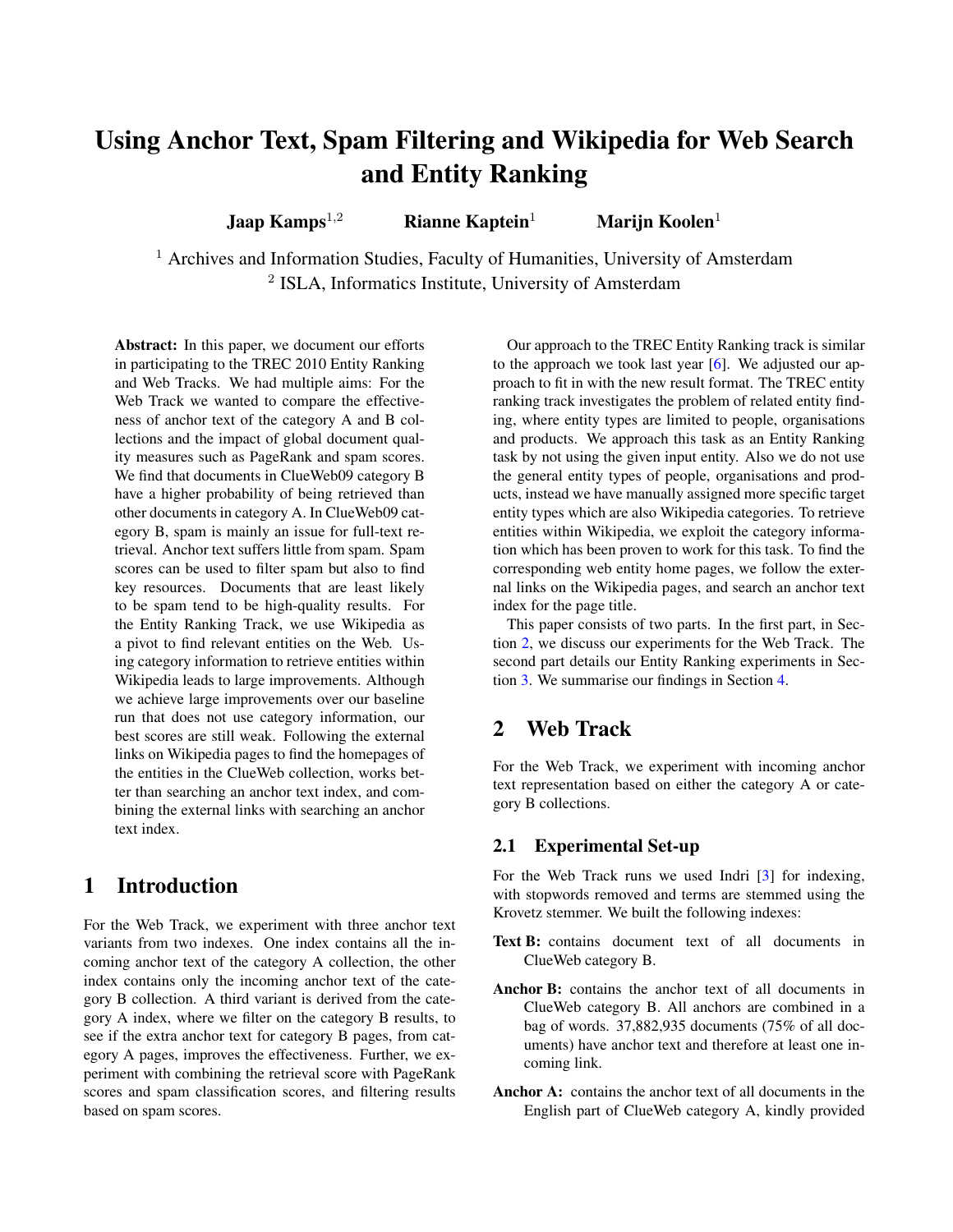by the University of Twente [\[2\]](#page-6-2). In total 440,678,986 documents (87% of all English documents) have anchor text. There are 45,077,244 category B documents within this set (90% of all category B documents). We finished our index for category A after the official submission deadline, so we have no official runs based on this index.

For all runs, we use Jelinek-Mercer smoothing, which is implemented in Indri as follows:

$$
P(r|d) = \frac{(1 - \lambda) \cdot tf_{r,d}}{|d|} + \lambda \cdot P(r|D) \tag{1}
$$

where  $d$  is a document in collection  $D$ . We use little smoothing ( $\lambda = 0.1$ ), which was found to be very effective for large collections [\[4,](#page-6-3) [5\]](#page-6-4).

For ad hoc search, pages with more text have a higher prior probability of being relevant [\[7\]](#page-6-5). Because some web pages have very little textual content, we use a linear document length prior  $\beta = 1$ . That is, the score of each retrieved document is multiplied by  $P(d)$ :

$$
P(d) = \frac{|d|^{\beta}}{\sum_{d' \in D} |d'|^{\beta}} \tag{2}
$$

The final retrieval score  $S_{ret}$  is computed as:

$$
S_{ret} = P(d) \cdot P(r|d)
$$
 (3)

Using a length prior on the anchor text representation of documents has an interesting effect, as the length of the anchor text is correlated to the incoming link degree of a page. The anchor text of a link typically consists of one or a few words. The more links a page receives, the more anchor text it has. Therefore, the length prior on the anchor text index promotes web pages that have a large number of incoming links and thus the more important pages.

We used the PageRank scores computed over the entire category A collection provided by  $CMU<sup>1</sup>$ . To combat spam, we use the Fusion spam scores provided by Cormack et al. [\[1\]](#page-6-6). These spam scores are percentiles based on the logodds that a page is spam. Documents in the lower percentiles are most likely to be spam, while documents in the higher percentiles are least likely to be spam.

### 2.2 Official Runs

.

We look at the impact of filtering spam pages and re-ranking retrieval results by multiplying the retrieval scores by either the PageRank score or the spam percentile. This is computed as:

$$
S_{PR}(d) = PR(d) \cdot S_{ret}(d) \tag{4}
$$

$$
S_{SR}(d) = Span(d) \cdot S_{ret}(d) \tag{5}
$$

where  $S_{ret}(d)$  is the Indri retrieval score for document d,  $PR(d)$  is the PageRank score for d and  $Spam(d)$  is the spam percentile for d.

We submitted three runs for the Adhoc Task:

- UAMSA10d2a8: Mixture of document and anchor-text runs of the category B indexes, with a linear length prior probability for both document and anchor-text representations. Scores are combined 0.2 document score + 0.8 anchor-text score.
- UAMSA10mSF30: Combination of category B document and anchor-text runs with linear length priors for document and anchor-text representations. Scores combined as 0.2 document score + 0.8 anchor-text score. Results are post-filtered on spam using the Waterloo spam rankings, thresholded at the 30% spammiest pages.
- UAMSA10mSFPR: Mixture of category B document and anchor-text runs with linear length priors on document and anchor-text representation. The mixture run scores are multiplied by the CMU PageRank scores and spamfiltered using the Waterloo Fusion spam percentiles, thresholded at the 30% spammiest pages.

We submitted three runs for the Diversity Task:

- UAMSD10ancB: Anchor-text run with linear length prior on anchor-text representation using category B.
- UAMSD10ancPR: Category B anchor-text run with linear length prior on the anchor-text representation. Retrieval scores are multiplied by the CMU PageRank scores.
- UAMSD10aSRfu: Category B anchor-text run with linear length prior on the anchor-text representation. Retrieval scores are multiplied by the Fusion spam percentiles.

#### 2.3 Results

Results for the Ad hoc task are shown in Table [1.](#page-2-0) We include a number of unofficial runs for further analysis. We make the following observations.

Of the official runs, the baseline mixture run UAMSA10d2a8 has the highest MAP. Document quality indicators do not help average precision. However, the spam filter (UAMSA10mSF30) is effective for early precision. The official UAMSA10mSFPR run performs very poorly, because of a error in the multiplication of the retrieval and PageRank scores. The anchor text only run UAMSD10ancB is very similar to the mixture run. This is probably because, in the mixture run, the anchor text score dominates the full-text score. When we combine the anchor

<sup>1</sup>See: [http://boston.lti.cs.cmu.edu/clueweb09/](http://boston.lti.cs.cmu.edu/clueweb09/wiki/tiki-index.php?page=PageRank) [wiki/tiki-index.php?page=PageRank](http://boston.lti.cs.cmu.edu/clueweb09/wiki/tiki-index.php?page=PageRank).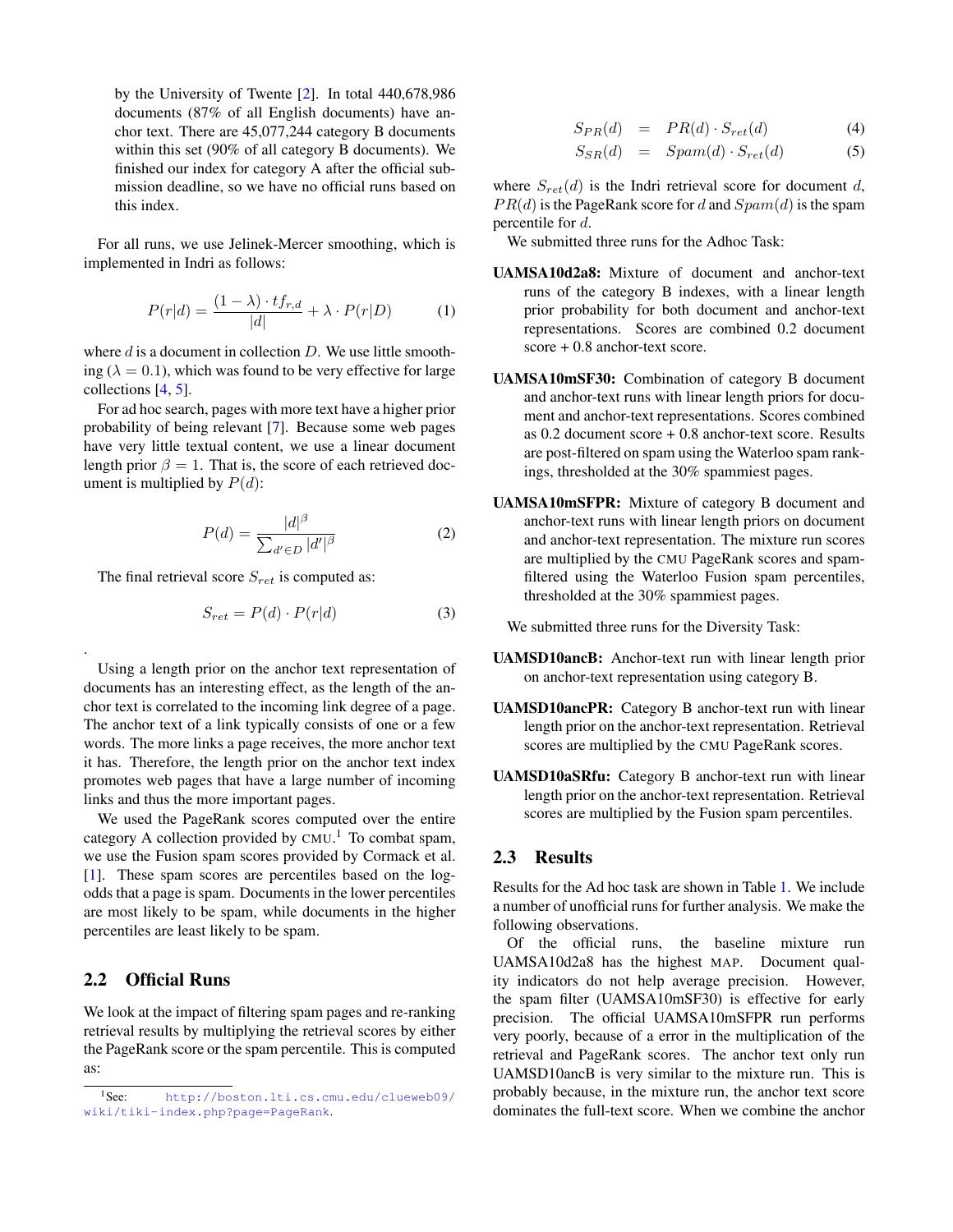| Run id                     | <b>MAP</b> | <b>MRR</b> | nDCG@10 |
|----------------------------|------------|------------|---------|
| UAMSA10d2a8                | 0.0435     | 0.4340     | 0.1736  |
| UAMSA10mSF30               | 0.0429     | 0.4750     | 0.1790  |
| UAMSA10mSFPR               | 0.0029     | 0.0624     | 0.0111  |
| UAMSD10aSRfu               | 0.0406     | 0.5053     | 0.1881  |
| UAMSD10ancB                | 0.0412     | 0.4333     | 0.1736  |
| UAMSD10ancPR               | 0.0224     | 0.1912     | 0.0583  |
| Text B length              | 0.0838     | 0.2134     | 0.1113  |
| Mix B length               | 0.0435     | 0.4340     | 0.1736  |
| Anchor B length            | 0.0412     | 0.4333     | 0.1736  |
| Anchor A length            | 0.0264     | 0.3424     | 0.0989  |
| Anchor A, filter B, length | 0.0281     | 0.3592     | 0.1059  |

<span id="page-2-0"></span>Table 1: Results for the 2010 Ad hoc task. Best scores are in boldface.

text score with the spam percentiles (UAMSD10aSRfu), early precision increases. The spam scores are effective for ad hoc search. This is further discussed in Section [2.4.](#page-2-1) The PageRank scores (UAMSD10ancPR) are ineffective for the anchor text run. This is not due to any error as with the UAMSA10mSFPR run. As expected, the full-text run Text B has a higher MAP than the anchor text and mixture runs. While it has lower early precision, it finds many more relevant documents. Note that the Text B run was not submitted, and therefore has a substantial number of unjudged results in the top ranks; precision is probably underestimated.

The category B anchor text index is more effective than the category A anchor text index. Although performance of the category A index improves when we filter out pages that do not occur in category B, it falls behind performance of the category B anchor text run. If we filter out the results that are not in category B, the results improve. It seems that the documents in category B have a higher probability of being relevant. We will further analyse this difference in the next section.

For the Diversity Tasks we report the official nERR-IA (normalised intent-aware expected reciprocal rank) and strec (subtopic recall) measures in Table [2.](#page-3-0) The nERR-IA measure uses collection-dependent normalisation.

The performance of the mixture run UAMSA10d2a8 and the anchor text run UAMSD10ancB are similar. Again, this is probably due to high weight on the anchor text score in the mixture model. Filtering out pages below the 30th percentile (UAMSA10mSF30) has a small positive effect. Re-ranking the results by combining the anchor text score with the spam percentile (UAMSD10aSRfu) leads to bigger improvements at rank 5. Combining the anchor text run with PageRank (UAMSD10ancPR) hurts diversity performance.

The anchor text run (Anchor B) is clearly more diverse than the full-text run (Text B). But, because some of the top results of the Text B run are unjudged, these scores are a lower bound. The mixture run (Mix B) leads to a small improvement in nERR-IA@5 and strec@5.

<span id="page-2-2"></span>Table 3: Statistics on the TREC 2010 Ad Hoc assessments over categories A and B

| <b>Description</b> | <b>Category A</b> | <b>Category B</b> |
|--------------------|-------------------|-------------------|
| Documents          | 500M              | 50M(10%)          |
| Judgements         | 25,329            | 15,845 (63%)      |
| Spam               | 1,431             | 715 (50%)         |
| Irrelevant         | 18,665            | 12,040 (65%)      |
| Relevant           | 4,018             | 2,318 (58%)       |
| Key                | 1077              | 682 (63%)         |
| <b>Nav</b>         | 138               | 90 (65%)          |

The anchor text index of category A has lower scores than the Anchor B run. If we filter on category B, the scores go up, again suggesting that the category B documents are of higher quality.

#### <span id="page-2-1"></span>2.4 Analysis

In this section, we perform a further analysis of the results and look for reasons why the anchor text in category B is more effective than the anchor text in category A. We also look at the impact of spam on the performance of our runs. This year, judged documents were labelled as being either irrelevant, relevant, a key resource, a home page targeted by the query or junk/spam. We analyse our runs using these labels.

We first look at the relevance assessments themselves, in Table [3.](#page-2-2) The category B part of ClueWeb09 is a 10% subset of category A. In total, 18,161 query-document pairs were judged, the majority of which are for documents in the category B collection. The top 20 results of the official runs seem to have mainly category B documents. This could be due to many participants submitting category B-only runs, or because documents in category B are ranked higher than the rest of the documents in category A. Of the pages judged as spam, only 50% comes from category B. This suggests that category B contains less spam. The relevant pages (including key resources and navigational pages) are as frequent in the judged documents of category B as in the judged documents of category A.

If we look at the top 100 results of the Anchor A run, we find that 53% of the results are category B documents. This shows that, at least for anchor text, the category B documents are more often retrieved than non-category B documents in category A. But why does the Anchor B run perform so much better than the Anchor A, even when we filter the Anchor A run on category B? In Figure [1](#page-3-1) we look at the percentage of non-judged results in the top 100. Because the Anchor B run is an official submission, the top 20 results are judged. For the other two runs, many of the top results or not judged, which, at least partially, explains why the Anchor A runs are score lower than the Anchor B run.

In the rest of this section, we look at the official submis-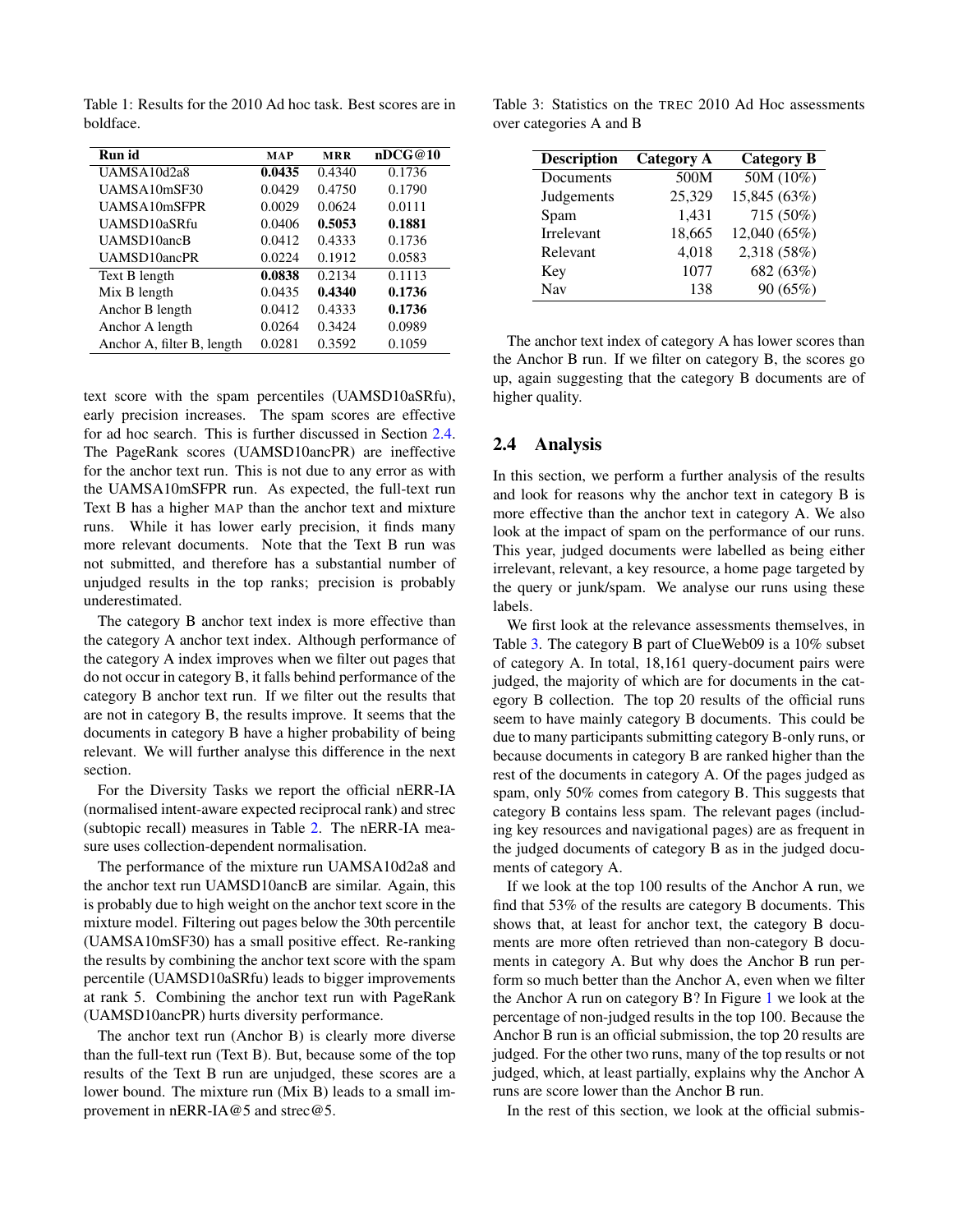<span id="page-3-0"></span>

|                            |       | nERR-IA |       | nNRBP |       | strec@ |       |
|----------------------------|-------|---------|-------|-------|-------|--------|-------|
| Run id                     | 5     | 10      | 20    |       | 5     | 10     | 20    |
| UAMSA10d2a8                | 0.246 | 0.262   | 0.277 | 0.240 | 0.379 | 0.483  | 0.600 |
| UAMSA10mSF30               | 0.263 | 0.275   | 0.290 | 0.257 | 0.377 | 0.460  | 0.583 |
| UAMSA10mSFPR               | 0.021 | 0.027   | 0.033 | 0.021 | 0.037 | 0.078  | 0.158 |
| UAMSD10aSRfu               | 0.271 | 0.281   | 0.295 | 0.266 | 0.387 | 0.466  | 0.576 |
| UAMSD10ancB                | 0.245 | 0.262   | 0.277 | 0.240 | 0.368 | 0.483  | 0.600 |
| UAMSD10ancPR               | 0.089 | 0.102   | 0.117 | 0.084 | 0.189 | 0.282  | 0.450 |
| Text B length              | 0.089 | 0.106   | 0.123 | 0.076 | 0.186 | 0.281  | 0.411 |
| Anchor B length            | 0.245 | 0.262   | 0.277 | 0.240 | 0.368 | 0.483  | 0.600 |
| Mix B length               | 0.246 | 0.262   | 0.277 | 0.240 | 0.379 | 0.483  | 0.600 |
| Anchor A length            | 0.189 | 0.198   | 0.210 | 0.182 | 0.325 | 0.387  | 0.505 |
| Anchor A, filter B, length | 0.198 | 0.212   | 0.224 | 0.199 | 0.293 | 0.382  | 0.485 |
| Text B SF30                | 0.200 | 0.218   | 0.230 | 0.189 | 0.312 | 0.409  | 0.512 |

Table 2: Impact of length prior on Diversity performance of baseline runs. Best scores are in boldface.

<span id="page-3-1"></span>Figure 1: Percentage of results that are not judged



<span id="page-3-2"></span>Figure 2: Percentage of results that are labeled spam



sions. Next, we look at the percentage of results in the top

20 that are labeled as spam (Figure [2\)](#page-3-2).<sup>2</sup> Only the Text B run suffers from spam, and especially at the highest ranks, with 46% of the results at rank 1 being spam. At rank 2 the percentage is even higher (47%). The percentage gradually drops to 17% at rank 20. All other runs, which are mainly based on the anchor text index, hardly suffer from spam. At least in category B, anchor text seems not to be abused by spammers.

In Figure [3](#page-4-1) we look at the percentage of results labeled as relevant (including key resources and navigational target pages). Here we see that the precision of the Text B run increases with rank, which is probably due to the fact that the amount of spam at each rank gradually drops with increasing rank. Note that not all of the Text B results in the top 20 are judged (from 4% at rank 1 up to 18% at rank 20), so the actual percentage of relevant documents might be higher (as well as the percentage of spam). Of the official runs, the ranking based on both the anchor text score and the spam percentile (UAMSD10aSRfu) has the highest precision at rank 1. However, at rank 5 and beyond, the official runs have a very similar precision. Also, precision remains relatively stable after rank 10.

If we look at the percentage of results labeled as key re-source (Figure [4\)](#page-4-2), we see again that the UAMSD10aSRfu run has a slightly higher percentage at rank 1 (23%), but the percentage rapidly drops to around 8% for these runs. If we promote documents that are least likely to be spam, we find more key resources in the top of the ranking. This shows that the spam scores not only indicate whether a document is spam or not, but provide an overall indicator of document quality as well. The Text B run has a low percentage at rank 1 (again, possibly due to spam), but catches up with the anchor text based runs at rank 11 and from rank 12 outperforms them. This is in line with the higher MAP of the Text B run; beyond the first ranks, its precision is better than that of the

<sup>2</sup>Because of the error with the UAMSA10mSFPR run and the poor performance of the UAMSD10ancPR run, we leave these runs out of our analysis, to keep the figures easy to read.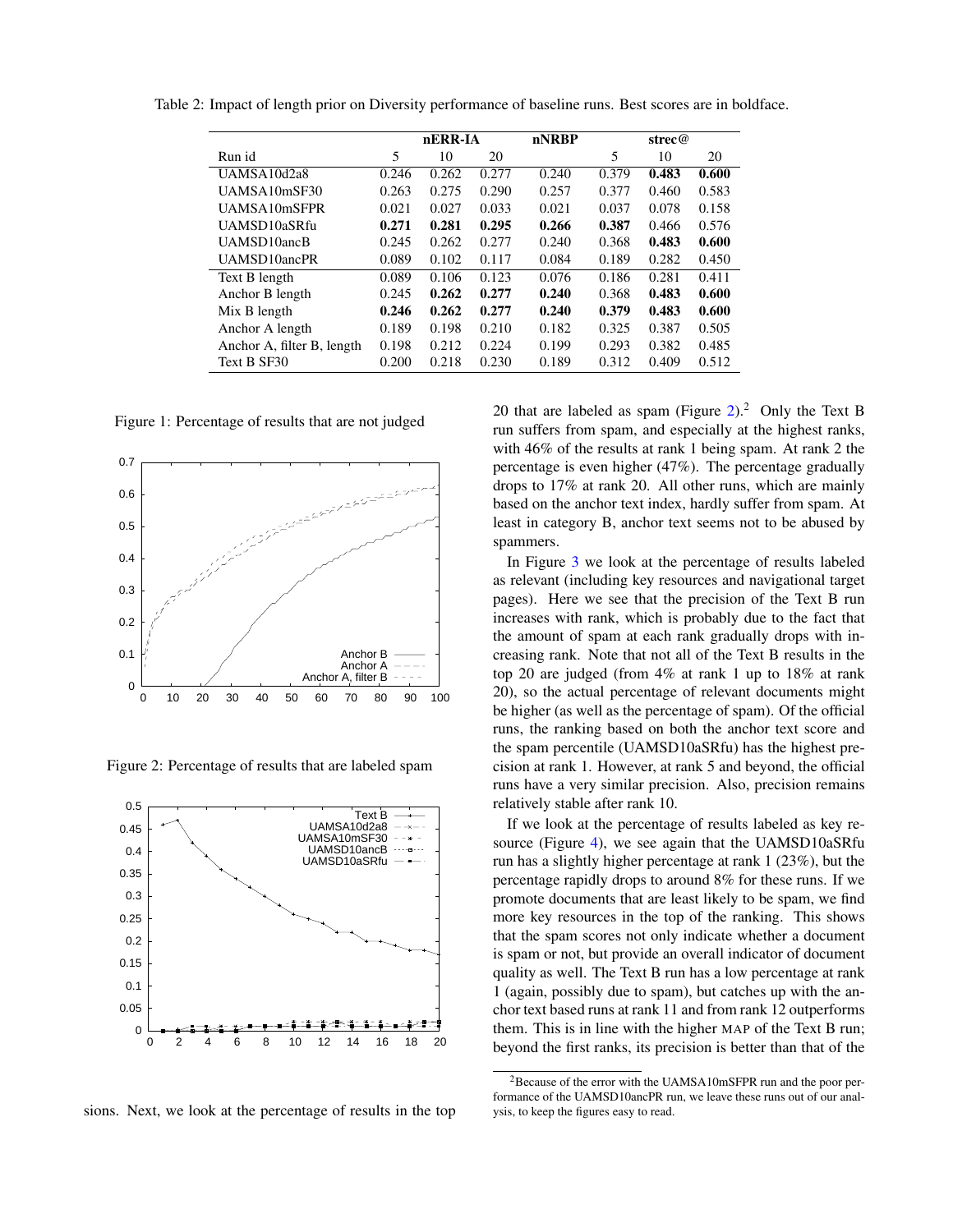<span id="page-4-1"></span>Figure 3: Percentage of results that are labeled relevant



<span id="page-4-2"></span>Figure 4: Percentage of results that are labeled as key resource



anchor text and mixture runs.

The percentage of results labeled as navigational target is shown in Figure [5.](#page-4-3) The Text B run finds no navigational targets before rank 9, whereas the official runs start with 4% navigational targets at rank 1. However, this percentage quickly drops to 1%. As with the key resources, anchor text easily finds one or a few highly linked home page and other important pages.

# <span id="page-4-0"></span>3 Entity Ranking

For the entity ranking track, we experiment with using Wikipedia as a pivot to retrieve entities. We participate only in the related entity finding task, we treat this task however as an entity ranking task, i.e. we do not use the given entities in the query topics, but only the narrative. To complete the task of entity ranking, we split the task up into three steps:

1. Rank all Wikipedia pages according to their match to

<span id="page-4-3"></span>Figure 5: Percentage of results that are labeled as navigational target



the narrative from the query topic.

- 2. Rerank the top retrieved Wikipedia pages, according to their match with the target entity types
- 3. Find home pages belonging to the retrieved Wikipedia pages

#### 3.1 Retrieving entities in Wikipedia

Our approach exploits the category information in Wikipedia. The target entity types which are assigned during topic creation (people, organisations, products and locations) are too general for our purposes. Instead we have assigned manually more specific entity types to each query. These entity types can also be assigned automatically by pseudo-relevance feedback, i.e. take the top  $N$  results from the initial ranking created in step 1 of the entity ranking process, and assign the most frequently occurring category as the target entity type.

Our initial run is a language model run with a document length prior created with Indri [\[3\]](#page-6-1). To rerank the pages according to their match with the target entity types, we use the following algorithm. KL-divergence is used to calculate distances between categories, and calculate a category score that is high when the distance is small, and the categories are similar as follows:

$$
S_{cat}(C_d|C_t) = -\sum_{t \in D} \left( P(t|C_t) * \log \left( \frac{P(t|C_t)}{P(t|C_d)} \right) \right) \tag{6}
$$

where  $d$  is a document, i.e. an answer entity,  $C_t$  is a target category and  $C_d$  a category assigned to a document. The score for an answer entity in relation to a target category  $S(d|C_t)$  is the highest score, or shortest distance from any of the document categories to the target category. A linear combination of the initial score as calculated in step 1 and the category score produces the final score by which the Wikipedia pages are ranked.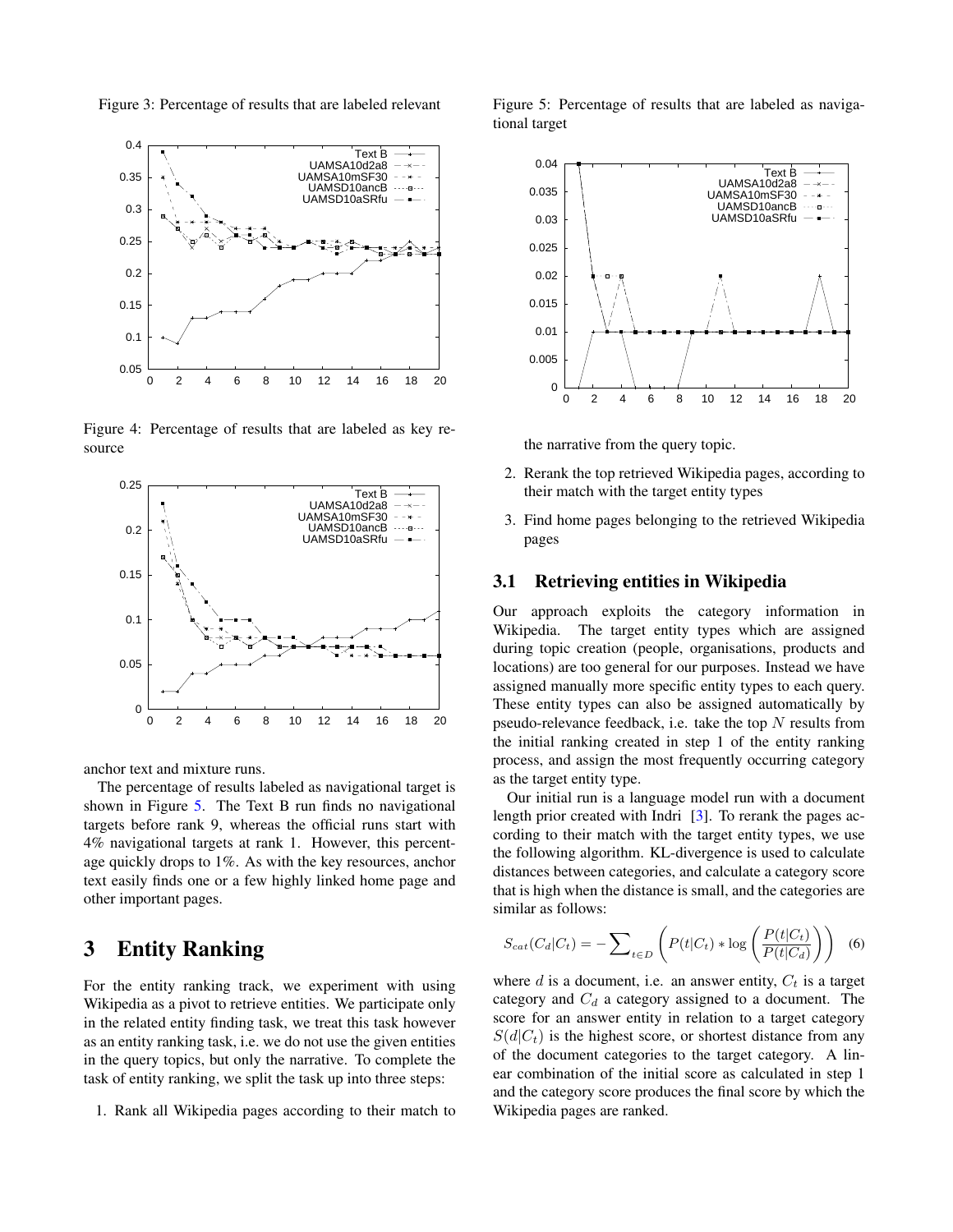### 3.2 Retrieving home pages for Wikipedia Entities

In the third and last step of our approach we retrieve home pages associated with the retrieved Wikipedia pages. In the Wikipedia context we consider each Wikipedia page as an entity. The Wikipedia page title is the label or name of the entity. We experiment with three methods to find Web pages associated with Wikipedia pages:

- 1. External links: Follow the links in the External links section of the Wikipedia page.
- 2. Anchor text: Take the Wikipedia page title as query, and retrieve pages from an anchor text index using a length prior.
- 3. Combined: When no external link is available search the anchor text.

For each Wikipedia page we only include the first result of the associated Web pages. In the 'External Links' method results are skipped if no external links exist in the document collection for the Wikipedia result. All our experiments are conducted using only the Category B part of the ClueWeb collection.<sup>3</sup>

#### 3.3 Experimental Results

For the TREC 2010 entity ranking track, Wikipedia pages are not judged and considered non-relevant by definition. The official results only report on finding the web homepages of the entities. In our approach however, identifying the relevant Wikipedia pages is key. We therefore generate an alternative assessment set. The names associated with the homepages are judged, so we can compare the relevant names to our found Wikipedia page titles to get an indication of the quality of our Wikipedia runs. The results of these runs can be found in Table [4.](#page-6-7) When external links are used to find homepages, all Wikipedia results without external links to a page in the ClueWeb Category B collection are excluded from the ranking. In the table we show the results after removing these pages, so we get an idea of the number of relevant entities we are missing. The results for the run using the combined approach and the run searching the anchor text are very similar, differences only come from the removal of different duplicate results. Unfortunately, we cannot compare the runs to a baseline of full-text search on the ClueWeb collection. Since we have not submitted a fulltext search run to the TREC, a large amount of the results in this run would be unjudged, and the results would be underestimated. Instead we compare the Wikipedia runs using the category information to the runs not using the category information.

The baseline scores are weak, achieving NDCG@R scores of less than 0.05. For all but one of the measures and approaches large significant improvements are achieved when category information is used, some scores more than double. Although the run using the external links throws away all results without external links to the ClueWeb collection, resulting in a lower number of primary Wikipedia pages retrieved, the pages with external links still lead to reasonable P@10 and the best NDCG@R.

In Table [5](#page-6-8) the results of the TREC entity ranking task 2010 are given, evaluating the primary homepages found. Again significant improvements are achieved when category information is used, except for the run using anchor text to find homepages. The approach based on following the external links gives the best results. For almost all Wikipedia pages with relevant titles the external link to a ClueWeb page is relevant. In addition, some Wikipedia entities which have not been judged relevant, still contain external links to relevant homepages. In contrast, the combined approach and the anchor text approach do not perform as well on finding homepages. Although these runs contain more relevant Wikipedia entities, less relevant homepages are found. The anchor text index finds less than half of the relevant entities. In contrast to the results of 2009 [\[6\]](#page-6-0), the combined approach does not lead to any improvements over the link based approach. This is probably caused by the fact that in 2009 one result can contain up to 3 webpages, whereas in 2010 each result contains one webpage. The success rate at rank 1 of the anchor text approach is obviously not as high as the success rate at rank 3, while for the external links, in most cases the first external link is is relevant.

Comparing our results to other approaches, our performance is not very impressive. One of the main shortcomings in our approach is that the task is actually a related entity finding task, but we are approaching it as an entity ranking task, that is we do not use the given entity to which the entities should be related. This given entity is in most cases a part of the narrative in the query topic, which we initially use to retrieve entities within Wikipedia. Another problem is that the narrative is phrased as a sentence, instead of a keyword query for which our approach is originally designed. So, although our using Wikipedia as a pivot to search entities is a promising approach, it should be adjusted to the specific characteristics of the related entity finding task to perform better on this task.

### <span id="page-5-0"></span>4 Conclusions

In this paper, we detailed our official runs for the TREC 2010 Web Track and Entity Ranking Track and performed an initial analysis of the results. We now summarise our preliminary findings.

For the Web Track, we wanted to compare the anchor text representations of ClueWeb09 category A and category B and look at the impact of spam scores.

<sup>&</sup>lt;sup>3</sup>In our official runs we meant to include links to pages in Category A. Unfortunately, we made an error, and only links to the Category B part of the collection are used in all our runs.